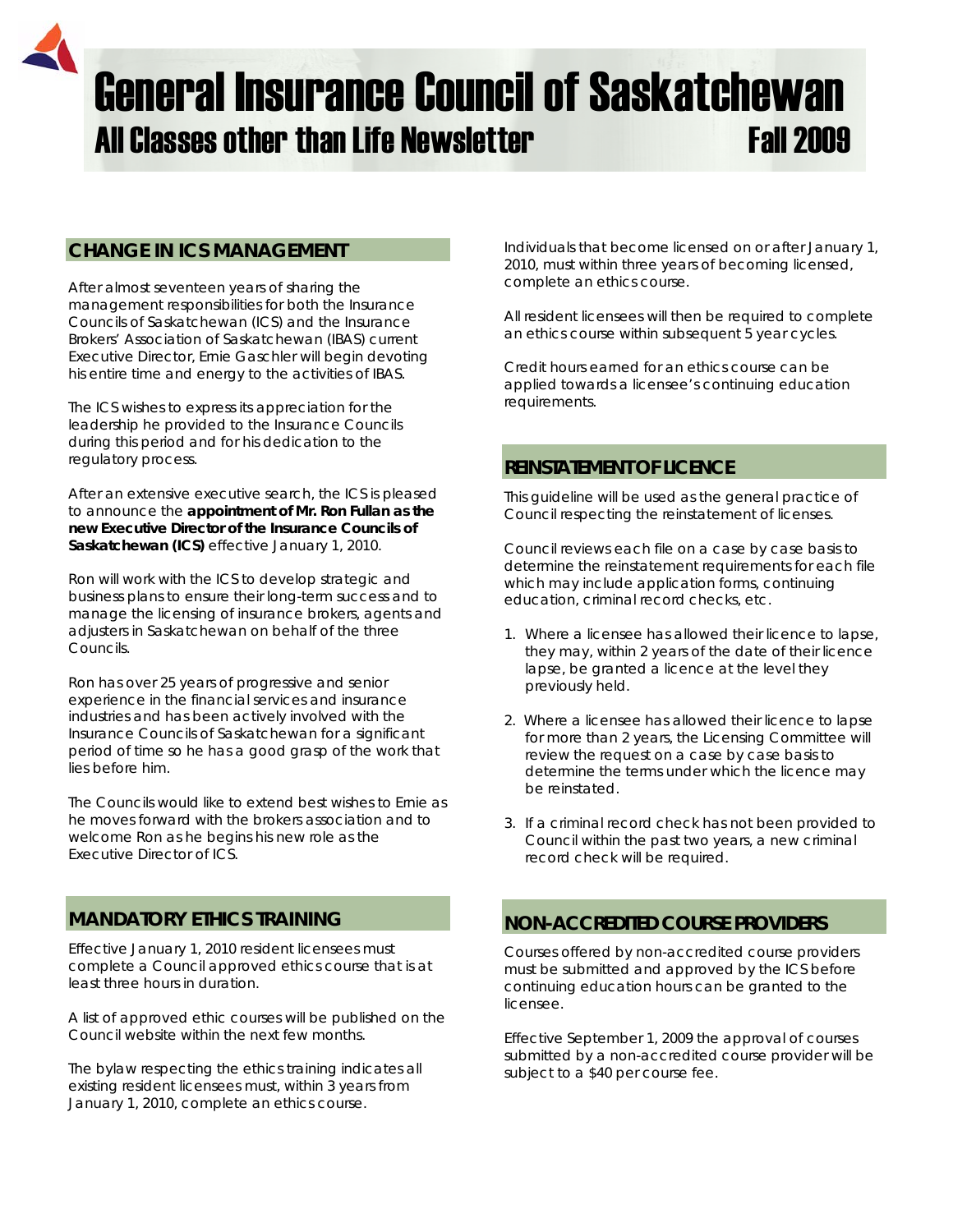

# **LICENCE FEE CHANGE**

As a result of the decision to restructure management and to acquire additional office space, the ICS will increase the licence fee by \$20 in 2010 instead of the \$10 originally contemplated.

## **ANNUAL REPORTING FORMS**

The annual reporting forms are now being sent by email to the email address licensees provided on previous annual reporting forms.

If the annual reporting forms are returned to Council because of email security reasons or invalid email addresses, the forms will be mailed.

If you wish to add Council staff as acceptable email recipients, please contact our office at info@skcouncil.sk.ca to obtain a listing of Council staff and their email addresses.

## **COMMUNICATION BY EMAIL**

The General Insurance Council of Saskatchewan has begun sending annual reporting forms, newsletters and other licence notices by email rather than Canada Post.

Licensees will be provided notice and directed to a link on the Council website. Those licensees who do not have email addresses will continue to receive service by mail or fax.

If you have not identified an email address or not provided council with your current email address, please do so by emailing your updated email address to info@skcouncil.sk.ca.

## **COUNCIL WEBSITE**

The Council website provides a licence search function for industry and public use.

The site can be used to confirm the status of a licence or to determine if the licence has been renewed.

The bylaws, schedules, licence forms and other information are also available.

Visit www.skcouncil.sk.ca.

#### **COUNCIL BULLETINS**

Licensees may access all Council bulletins from the main page of the Council website.

Past issues of all bulletins are also available on the website.

## **DISCIPLINARY SECTION**

Please note this particular link provides information on *Council's Disciplinary Decisions* from June 2006 to present. For information regarding disciplinary decisions made prior to June 2006, please refer to the previously published Council Bulletins posted on the website under *Bulletins*.

Any licensee who uses dsiciplianry decisions to discredit another licensee or any other person may be guilty of misconduct.

**Bradley Gerald Kinchen** (Kinchen) a hail agent sponsored by Wray Agencies Ltd. was found to have contravened three sections of The Hail Insurance Council Bylaws.

 A Discipline Committee of the Hail Insurance Council on May 19, 2009 determined the following:

1. That contrary to Bylaw 8, Section 1, subsection (a), Kinchen failed to act in the best interests of DL and/or Wray Agencies Ltd. and/or Palliser Insurance Company Limited when:

On July 11, 2008 Kinchen took an application for hail insurance from DL and received payment from DL in the amount of \$580. Kinchen did not submit the application or payment for the insurance to Wray Agencies Ltd.

DL trusted Kinchen to place the hail insurance for which he had applied and paid for. Even when DL contacted Kinchen he still took no action to correct a problem that he had to know existed. This is a most fundamental breach of the duty owed to a consumer by an agent.

When a licensee violates the trust of a consumer all licensees are, to a degree, tarnished.

2. That contrary to Bylaw 8, Section 2, subsection (k), Kinchen failed to carry out the lawful instructions of DL when:

Kinchen was contacted by DL on or about August 1, 2008 and asked why he had not received his hail insurance policy Kinchen told him he would look after it but Kinchen never did.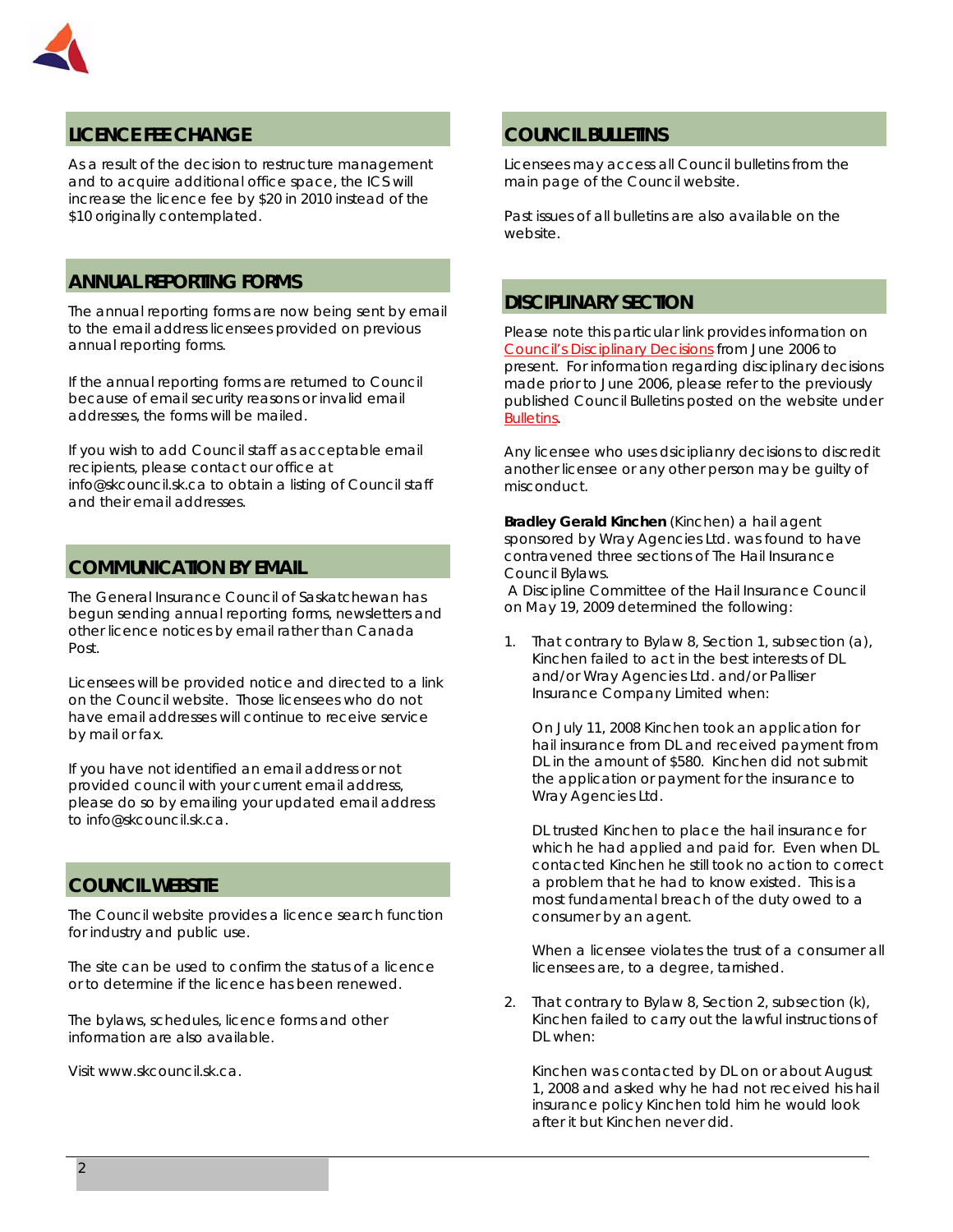

The evidence shows Kinchen failed to place the application with Wray Agencies Ltd. and/or Palliser Insurance Company. When DL made him aware of what may have been an omission on Kinchen's part, Kinchen did nothing to correct the problem. Kinchen's inaction forced DL to seek outside assistance to confirm he had insurance coverage in place. Kinchen failed to carry out DL's lawful direction.

3. That contrary to Bylaw 8, Section 2, subsection (b), Kinchen demonstrated an unsuitability and untrustworthiness to act as a licensee when:

Kinchen failed to pay to Wray Agencies Ltd. the premium Kinchen received from DL in the amount of \$580. The premium was paid to Kinchen in trust and he was obligated to pay the premium over to Wray Agencies Ltd.

The intentions of Kinchen at the time he took the application and premium payment can not be known with any degree of certainty, however, what is known is that when he was contacted by DL he promised to take care of it but never did. This is a demonstrated unsuitability and untrustworthiness to act as a licensee.

The Discipline Committee ordered that for each contravention of Council Bylaws the following concurrent penalties were to be imposed upon Kinchen:

- 1. Kinchen's license be cancelled;
- 2. Kinchen pay hearing costs in the amount of \$950;
- 3. Kinchen pay investigation costs in the amount of \$2,420; and
- 4. Kinchen pay a fine of \$500.

**Gregory Kenning Schierbeck** sponsored by Sun life Assurance Company of Canada entered into a Consensual Agreement and Undertaking with the Life Insurance Council wherein he agreed that:

He contravened Section 416 of *The Saskatchewan Insurance Act* (The Act) and Council Bylaw 8, Section 2, (g), when:

- 1. He did, between October, 2006 and September, 2007, sell five (5) life insurance policies to four (4) Saskatchewan residents;
- 2. The five (5) life policies were issued by Sun Life Assurance Company of Canada (Sun life); and
- 3. At all relevant dates he did not hold an existing insurance licence under The Act that would permit

him to act as a life insurance agent in Saskatchewan. And further agreed:

To pay a fine in the amount of \$500 for each of the five (5) life insurance policies he sold in Saskatchewan while he was unlicensed; and

Reimburse Council's investigation costs in the amount of \$250.

**Marcy Dawn Vizina** who was not at the time sponsored by an agency, entered into a Consensual Agreement and Undertaking with the General Insurance Council wherein she agreed that she did:

Contrary to Bylaw 8, Section 1, (a) and (b) of the General Insurance Council of Saskatchewan (Council) Vizina did engage in conduct that was:

- 1. Contrary to the best interests of the consumer and licensees when:
	- a. She did, in an email dated August 6, 2009, recommend to several persons whom she considered to be friends that they cancel their insurance with her former employer; and
	- b. She did, in the same email, allege that a licensee knew nothing about insurance.

**Vizina** further agreed to:

- 1. Not to engage in any further communications that may injure the reputation of another licensee or cause a consumer to take action that may not be in their best interest; and
- 2. To reimburse Council's investigation costs in the amount of \$220 prior to the reinstatement of her insurance licence that is currently suspended.